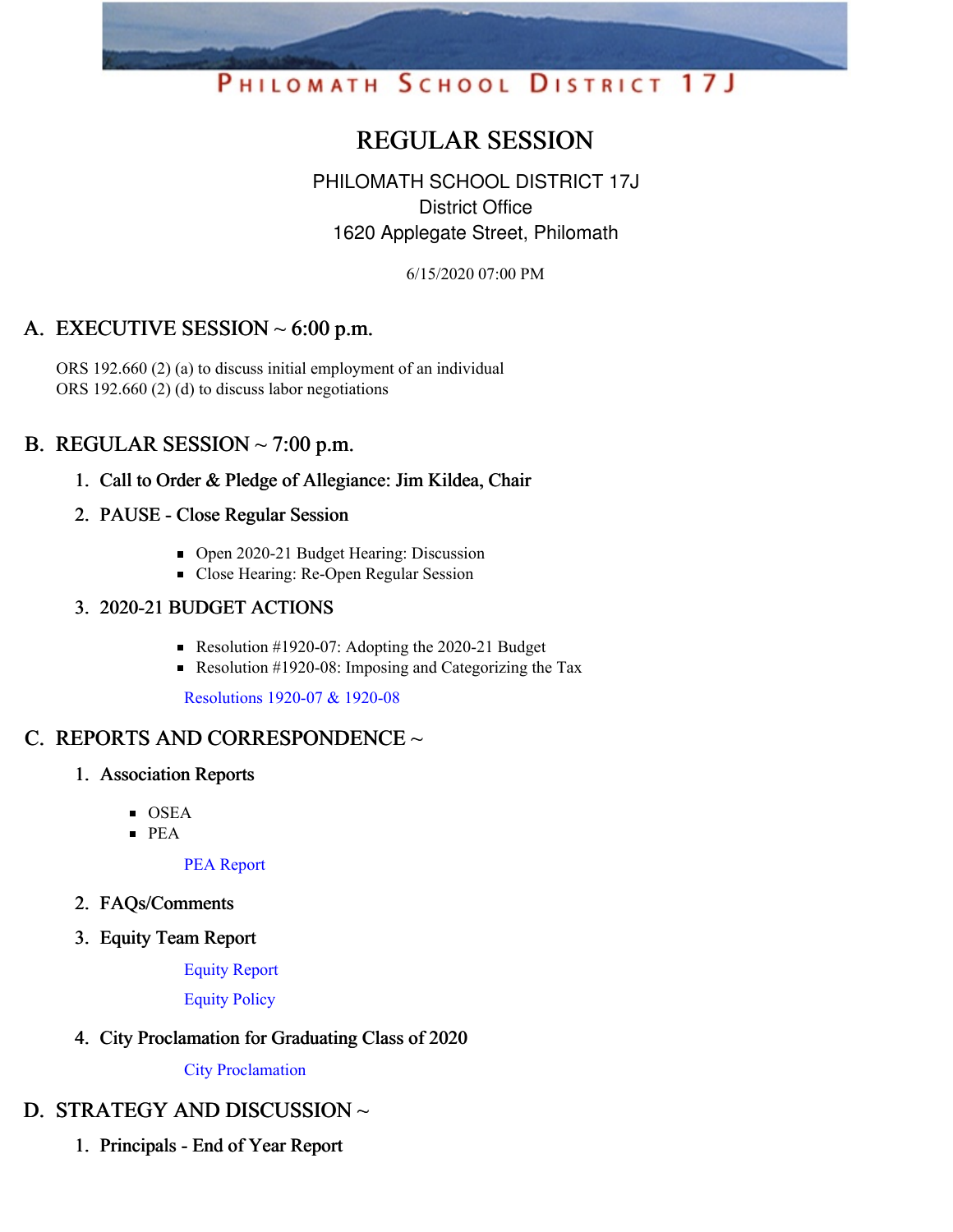- 2. Graduation Update
- 3. Summer School
- 4. Return to School Surveys

Staff Survey [Results](https://app.eduportal.com/documents/view/757004)

Parent Survey [Results](https://app.eduportal.com/documents/view/757003)

#### 5. PMS Spring Break Trip Waiver - Action Required

Spring Break Trip - Action [Required](https://app.eduportal.com/documents/view/757013) [Policy](https://app.eduportal.com/documents/view/757252) IGDK

#### 6. Return to Work Plans

PSD [Return](https://app.eduportal.com/documents/view/757016) to Work Plan

PSD [Communicable](https://app.eduportal.com/documents/view/757015) Disease Plan

#### 7. LBL Service Agreement Amendment

LBL Local Service Plan Resolution [Amendment](https://app.eduportal.com/documents/view/757021)

#### 8. Audit Contract Proposal - Action Required

Audit [Contract](https://app.eduportal.com/documents/view/757001)

#### 9. Director of Finance Report

[Financial](https://app.eduportal.com/documents/view/757018) Director Board Report

[Financial](https://app.eduportal.com/documents/view/757000) Report

[Fund](https://app.eduportal.com/documents/view/756995) 284 PES

[Fund](https://app.eduportal.com/documents/view/756991) 285 PMS

[Fund](https://app.eduportal.com/documents/view/756992) 286 PHS

#### 10. Superintendent Report

[Superintendent](https://app.eduportal.com/documents/view/757231) Report Facility Use CD Liability [Addendum](https://app.eduportal.com/documents/view/757017) [Student](https://app.eduportal.com/documents/view/757014) CD Waiver Evaclean [Brochure](https://app.eduportal.com/documents/view/757009) ES [PURTABS](https://app.eduportal.com/documents/view/757008) Brochure Earthsafe - [Coronovirus](https://app.eduportal.com/documents/view/757007)

#### E. ACTION ITEMS  $\sim$

#### 1. Consent Agenda

Consent Agenda - [06/15/20](https://app.eduportal.com/documents/view/757327) May Check [Listing](https://app.eduportal.com/documents/view/756999) Minutes - Regular Session [5/18/2020](https://app.eduportal.com/documents/view/757022) [Resolution](https://app.eduportal.com/documents/view/757012) 1920-06

### F. MEETING CLOSURE ~